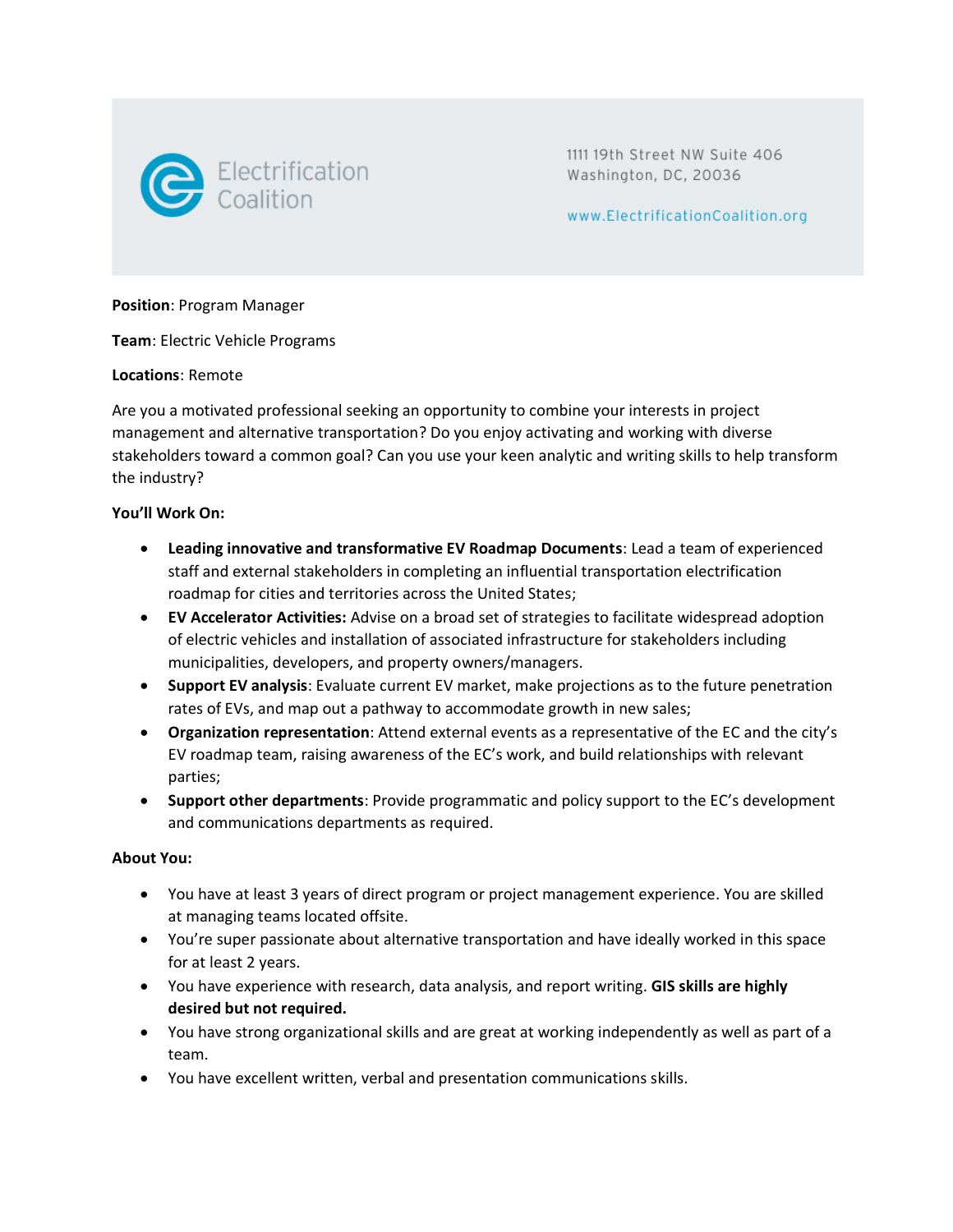- You have demonstrated the ability to collaborate with colleagues and outside organizations and be able to multitask without sacrificing quality of work.
- You have an awesome ability to work at a fast pace, under pressure to meet deadlines.
- You love working as part of a team and to foster a cooperative, team-oriented work environment.

## **We Have:**

- An opportunity for a program manager to join our growing team and take a leadership role in electrifying the transportation sector, particularly at the municipal level.
- A fantastic team of electric vehicle (EV) experts working together to decrease U.S. dependence on oil and achieve economic and environmental benefits through widespread transportation electrification.
- A growing programs team helping to transform the EV market with implementation programs and EV-friendly policy at the local, state, and national levels during a critical juncture for the EV industry.

**Salary:** Anticipated annual salary range will be \$70,000 - \$85,000 with consideration given for highly qualified candidates.

# **More Background on This Position**

The EC's Program Manager will help create municipal roadmaps and the programmatic conditions needed to expand community-level adoption of EVs. As cities call on the EC to advance EV programs and support the development of critical EV policies and programs such as infrastructure planning and investments, fleet purchasing requirements, utility rates, building codes or other measures, the Program Manager will engage with key constituencies and decision-makers to create these pathways.

This position is responsible for representing the EC and our preferred policies and programs to leaders and members of communities such as state agencies, municipalities, a diversity of NGOs, the media, and the public.

# **The EC is committed to creating a diverse environment and is proud to be an equal opportunity employer. Diverse candidates are encouraged to apply!**

### **What Are You Waiting For?!**

To submit your application for this position please send a cover letter and CV to Annie Freyschlag, Consultant: afreyschlag@electrificationcoalition.org.

# **About The Electrification Coalition**

The Electrification Coalition (EC) is a national, nonpartisan not-for-profit organization committed to promoting policies and actions that facilitate the accelerated deployment of electric vehicles (EVs) on a mass scale. For more than 10 years, the EC and its sister organization, Securing America's Future Energy (SAFE), have sought to reduce our nation's dependence on oil – which is currently responsible for powering 92 percent of our transportation system.

The last several years have been an exciting time for the EC, as we have created and contributed to some of the most innovative public-private partnerships in transportation electrification, including our